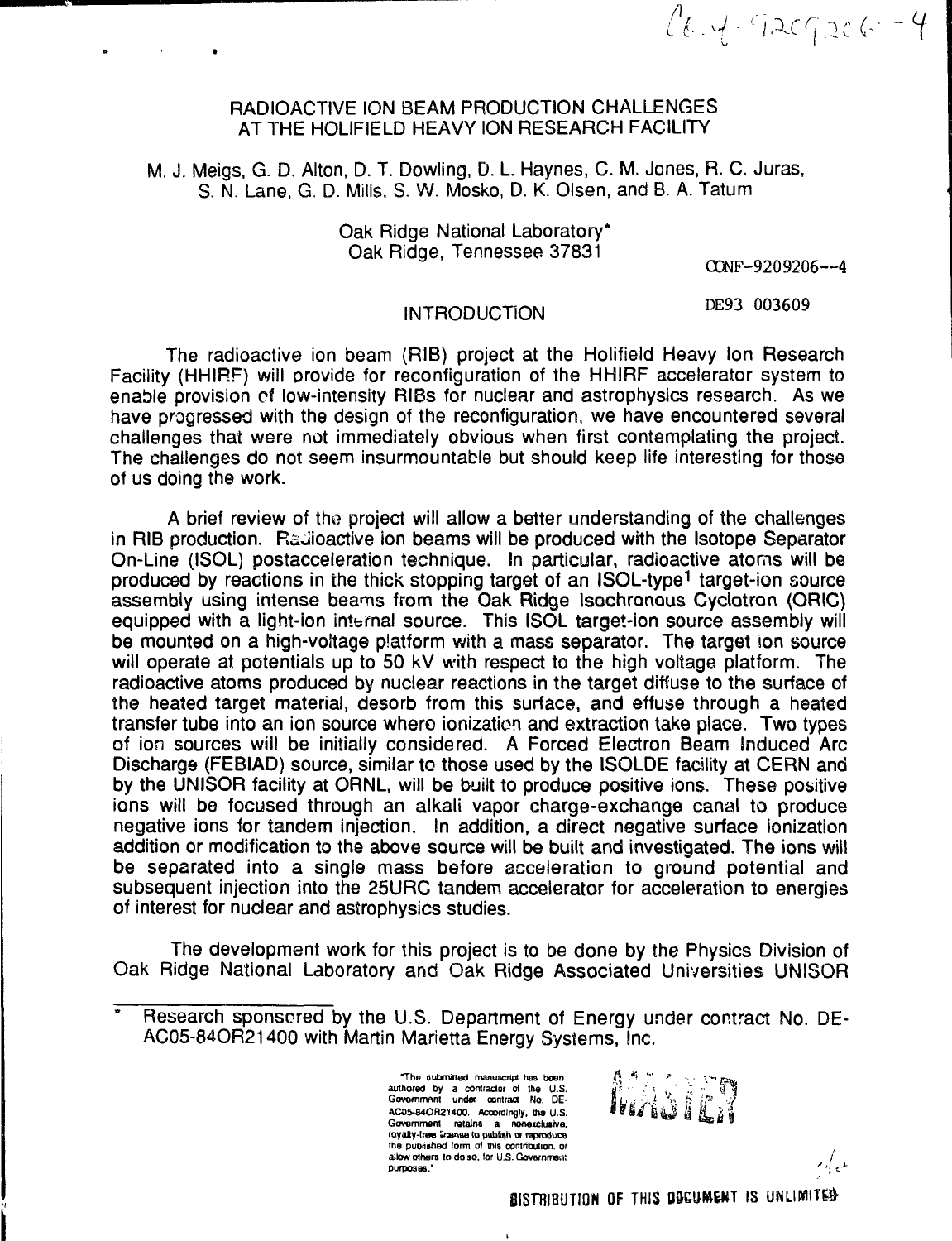facility. The UNISOR facility has an on-line isotope separator with a FEBIAD thintarget ion source which will be used to develop target-ion source hardware and chemistry. Acceleration of the first radioactive ion beam is scheduled for about April 1995.

### UTILIZING EXISTING SHIELDED SPACE

The shielding for the original ORIC facility was designed for 75-MeV, 1-mA proton beams. Figure 1 shows the ORIC vault (room C109) and the original target rooms, C110 and C111, with shielding prescribed by the original standard. Room C111 was chosen to house the target-ion source and its associated high-voltage platform and equipment.<sup>2</sup> Room C110 was eliminated because it would have required some beam line reconfiguration and would have precluded the use of the experimental equipment located there. Work has been proceeding for some months to prepare room C111 for the high-voltage platform. The problem with room C111 is its size. As we continue with the design of the target-ion source and its associated equipment, we find room C111 to be a very tight fit.

## TARGET-ION SOURCE

The production of short-lived radioactive species requires careful design of the ISOL source and selection of proper target materials for each species. Fast release of these short-lived species from the target material involves very high-temperature target-ion source operation. The target material must be refractory while also having low vapor pressure (below 10<sup>-3</sup> Torr) at the operating temperatures (in the range 1300°C to 2000°C) in order to avoid sublimation or vaporization of the target material. The radioactive atoms must be easily diffused from the target and readily volatilized for transport and subsequent ionization. Therefore, the species itself should not be refractory nor should it form refractory compounds within the target material.<sup>2</sup> The stringent requirements between the target materials and beams may actually pose the major challenge to this project. The UNISOR facility will be used for investigating RIB target chemistry and target-ion source design, both during the construction phase and later as more beams are developed.

### ISOBAR SEPARATION

Separation of the beam of interest from isobaric contaminants is challenging for any RIB facility. If the (H,n) production reaction is used, there will always be stable isobars available at the target. Table 1 shows that the production of  $34$ CI by an  $(H, n)$ reaction on a Ce<sup>34</sup>S target would not allow separation of the product from the target material since the m/Am ratio is 192,400. Study of the table shows that one cannot completely avoid the problem by using other production reactions; note particularly the  $64$ Ge and  $70$ Se beams. Even the  $17$ F beam from the AIO<sub>3</sub> target may have  $17$ O as a contaminant. The natural abundance of <sup>17</sup>O is 0.038%, which would not be a problem if the <sup>17</sup>F beam were large. At best, the expected intensity for this beam is a few particle nanoamperes. Even residual gas atoms in the vacuum may pose a contaminant problem at very low intensities.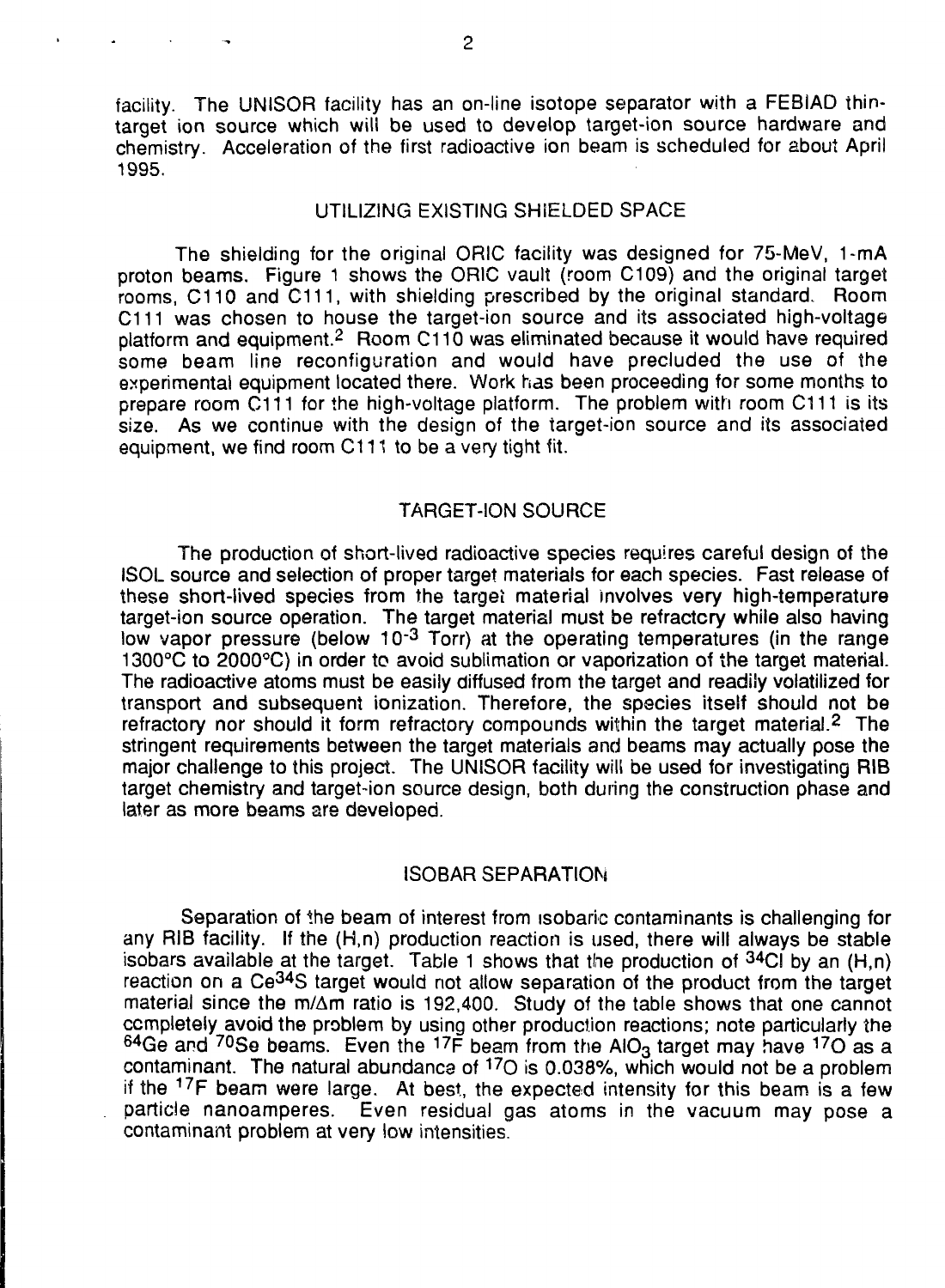A system mass resolution of 10,000 or greater is planned as a part of this project. Careful selection of nuclear reactions and targets must also be done to try to avoid the worst isobar problems. High system mass resolution requires very close attention to the details in all specifications. Voltage ripple on the platform power supplies cannot be tolerated, nor can mechanical vibration. All magnets in the system must be manufactured to exact tolerances and correction elements must be provided.

# ACCELERATOR CHANGES

Changes to the two accelerators dc not present as many challenges as does the 'on source or its platform, but they are not trivial. The ORIC must return to highbeam current, light-ion operation with an internal ion source. This change involves some modification to the ion source and the addition of shielding to internal components of the cyclotron. Long-term, day-to-day operation of the cyclotron with 55 MeV protons at an intensity above 30 microamperes brings activation and radiation problems. The radiation safety system for the ORIC area and procedures for entering this area are being changed to address some of these problems.

Low intensity diagnostics will be required for tuning the tandem accelerator and may be useful for terminal potential stabilization. Mass separators typically use low intensity diagnostics but many of these diagnostics are not suited for the environment within the accelerator tank. Tentative plans are to have a possible combination of a sensitive Faraday cup with a secondary electron multiplying device. Terminal stabilization may be done with the generating voltmeter (GVM) only, or a new type of beam current feedback may be devised. Changes to the tandem accelerator will also help address the isobar separation problem. Plans to improve the mass resolving power of the tandem accelerator include reducing the terminal voltage ripple and reconfiguring the high-energy beam line to better use the existing energy analyzing magnet.

## RADIATION

A worst case estimate of radiation on the high-voltage platform for one year operation yields a total ionizing dose of the order 10<sup>7</sup> rads and a neutron flux of 9 x  $10^{14}$  n/cm<sup>2</sup> at one meter from the target. This estimate assumes 50  $\mu$ A of 50 MeV protons hitting a Ge target for a total of 2000 hours. Electronics are not able to survive at this level of radiation, as is shown in Figure 2.<sup>3</sup> The electronics must be moved to a second high-voltage platform and shielded by a wall between the two platforms as shown on Figure 1. There will also be some form of local shielding for the source. Two platforms require more space in an area that is already small and they must be connected with high-voltage conduits that penetrcte the wall. In addition to microcircuit damage, there can be deterioration of some dielectrics. The materials used for insulation in wires and in the conduit must be chosen carefully. Figure 3 compares the radiation effects on some common polymer dielectrics.<sup>4</sup> Teflon, which is a common dielectric in cables, will not be practical in the source area. Even PVC, which seems suitable from the figure, has been found to be totally unsatisfactory at the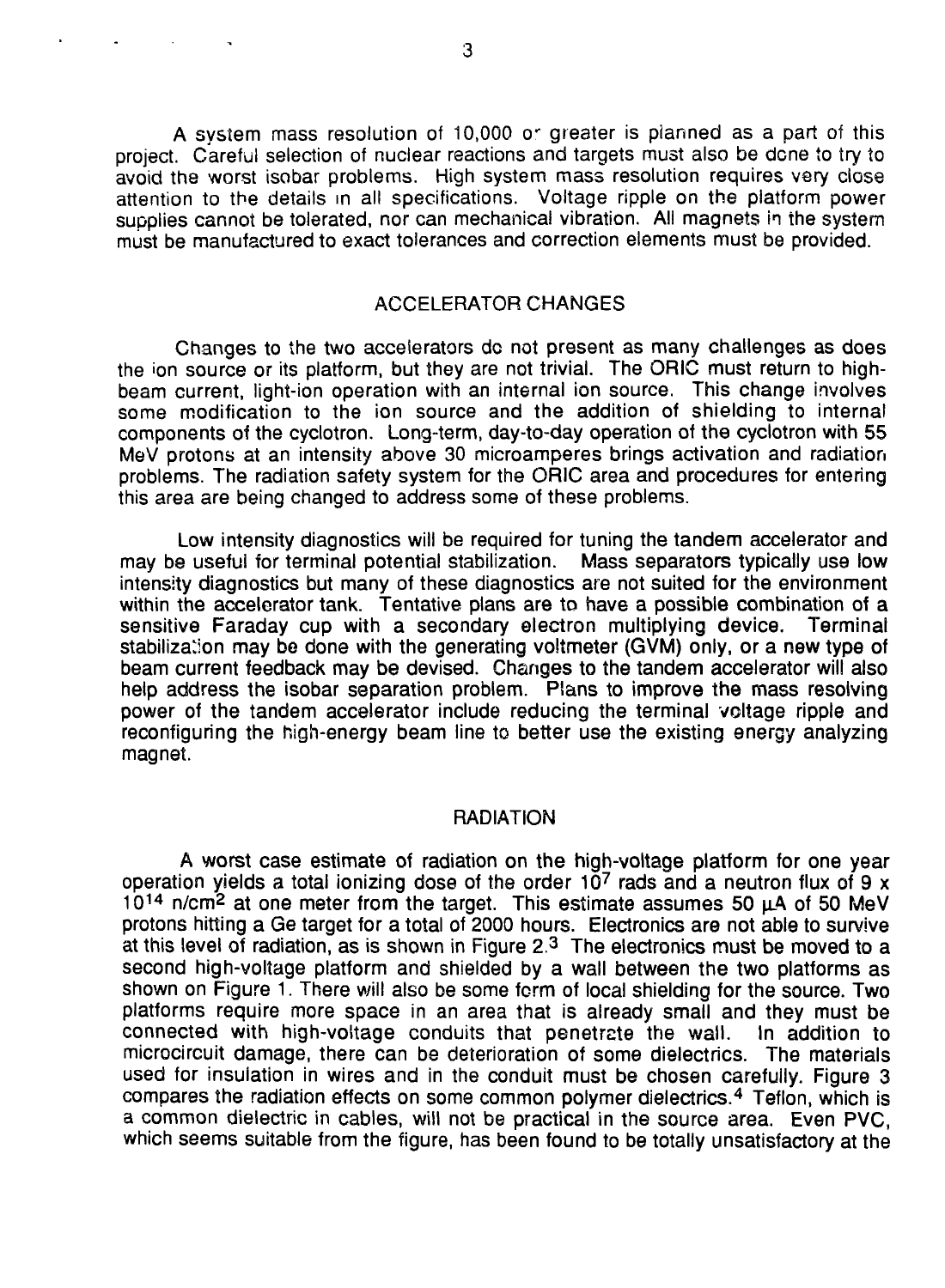CERN ISOLDE source since it breaks down and forms hydrochloric acid with any moisture in the air. Careful selection of materials will, of course, be necessary for all components on the source platform, not just the electrical ones, lonization of the air, at this level of radiation, may contribute to instability of the platform voltage. Therefore, the source platform will be fully enclosed with an electrostatic equipotential snield to reduce possible power supply loading due to ionization currents.

Radiation will contribute to problems inside the vacuum system as weli as in the room. Perhaps the greatest problem is activation of the source and the beam line components near it. When high primary-beam currents and heavy target materials are used, remote handling of these components will probably be necessary for removal and maintenance. This capability must be planned for from the start of the project. Remote handling capability affects almost every aspect of the design. All equipment must be designed in such a way as to allow remote manipulators to dismantle and move it. A method of placing the sources into lead casks and removing them to a clean-up or permanent storage area will be required. Although details of the remote handling system have not been finalized, the design of other components is being done to allow inclusion of such systems.

### **CONCLUSION**

The RIB project at HHIRF is a challenging project in many respects. Once finished, however, it will give the HHIRF the capability to provide the research community with an opportunity to extend our knowledge of physics. Those of us on the project team are enjoying the challenges and look forward to the first accelerated radioactive beam in our tandem.

### **REFERENCES**

1. "H. L. Ravn and B. W. Allardyce, "Nuclei Far From Stability" in Treatise on Heavy Ion Science, ed. D. A. Bromley (Plenum Press, New York, 1989), Vol. 8, p.363.

2. "A Proposal for Physics with Exotic Beams at the Holifield Heavy Ion Facility," edited by J. D, Garrett and D. K. Olsen, ORNL (1991).

3. J. P. Raymond and E. L. Petersen, "Comparison of Neutron, Proton and Gamma Ray Effects in Semiconductor Devices," IEEE Trans, on Nuclear Science, vol. NS-34, No. 6, pp. 1622-1627; December, 1987.

4. J. R. Laghari and A. N. Hammoud, "A Brief Survey of Radiation Effects on Polymer Dielectrics," IEEE Trans, on Nuclear Science, Vol. 37, No. 2, pp. 1076-1083; April, 1990.

#### DISCLAIMER

This report was prepared as an account of work sponsored by an agency of the United States Government. Neither the United States Government nor any agency thereof, nor any of their employees, makes any warranty, express or implied, or assumes any legal liability or responsibility for the accuracy, completeness, or usefulness of any information, apparatus, product, or process disclosed, or represents that its use would not infringe privately owned rights. Reference herein to any specific commercial product, process, or service by trade name, trademark, manufacturer, or otherwise dees not necessarily constitute or imply its endorsement, recommendation, or favoring by the United States Government or any agency thereof. The views and opinions of authors expressed herein do not necessarily state or reflect those of the United States Government or any agency thereof.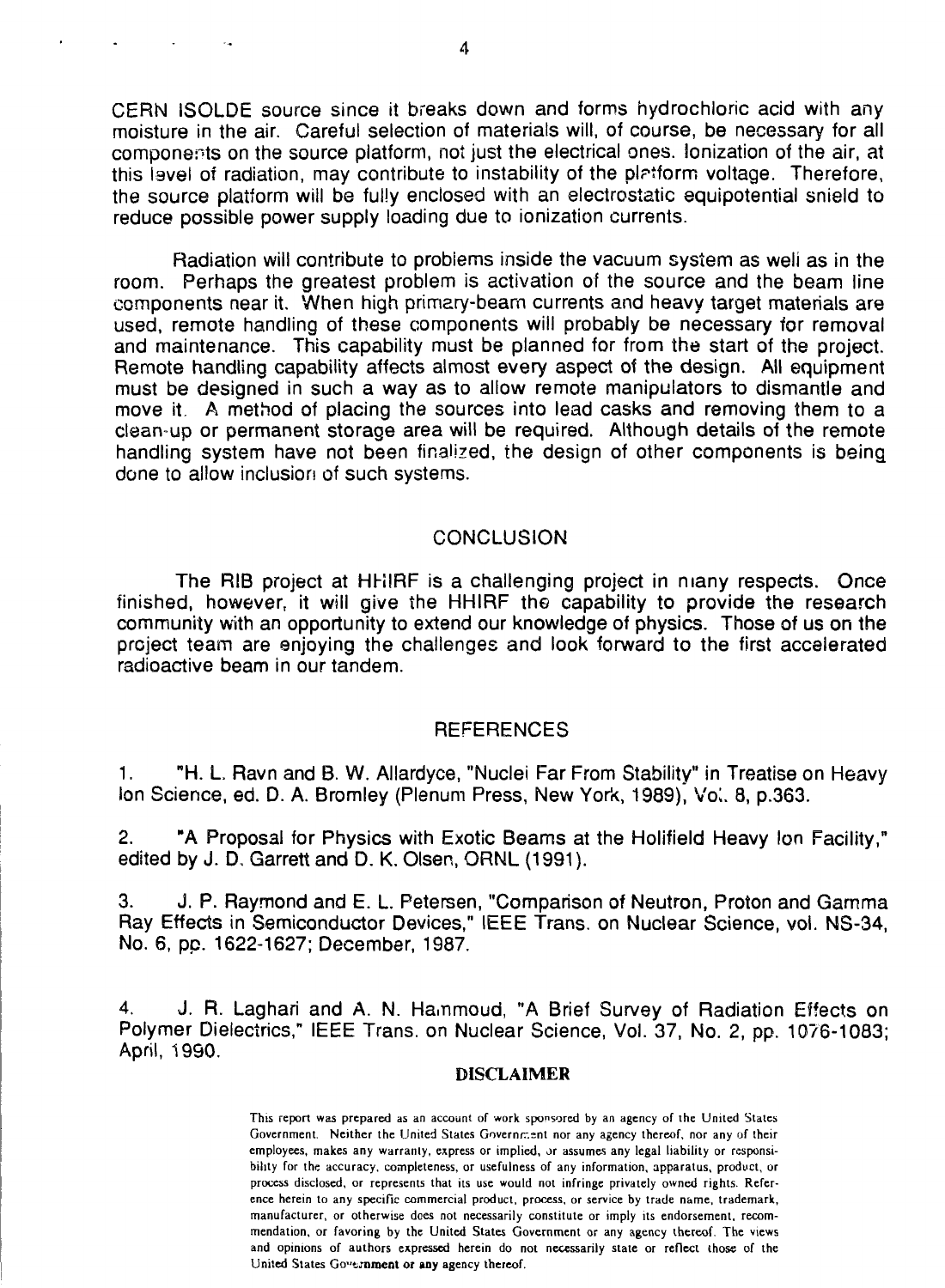

Figure 1. FLOOR PLAN OF THE HHIRF SHOWING THE NEW RIB PLATFORM AND ASSOCIATED BEAM LINES. ALSO SHOWN IS THE PLANNED GAMMAHALL ADDITION.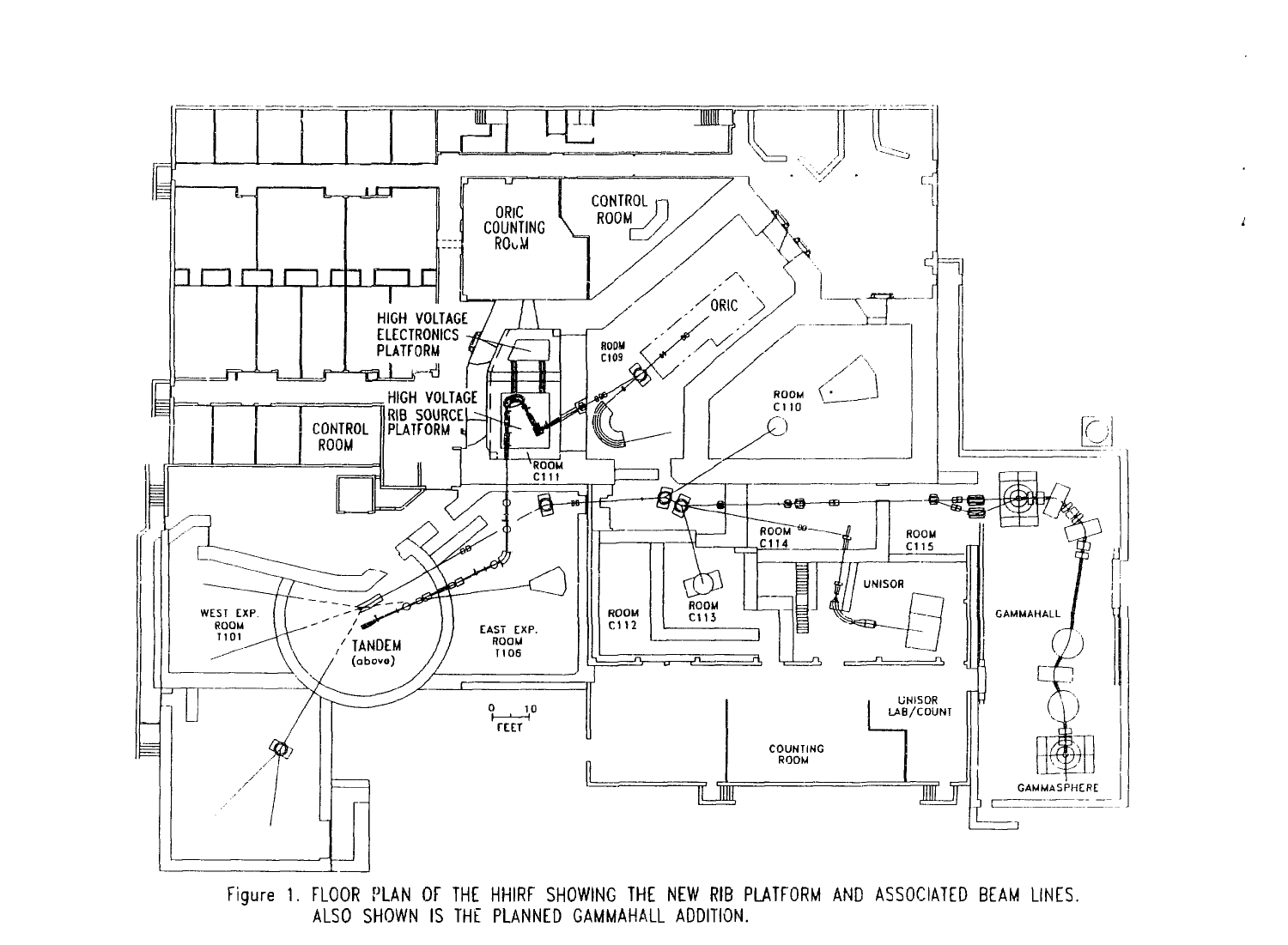| <b>BEAM</b>                         | 17F<br>64s<br>(4H <sub>e,n</sub> ) |                                          | 17F<br>64s<br>(D, n)<br>AIO <sub>3</sub> |                               | 18F<br>1.8h<br>(4He, n)<br><b>B</b> <sup>15</sup> N |                                          | 18F<br>1.8h<br>(H, n)<br>Al <sub>2</sub> 18O <sub>3</sub> |                               | 33 <sub>CI</sub><br>2.5s<br>(D, n)<br>CeS |                                                    | 34 <sub>CI</sub><br>32 <sub>m</sub><br>(H, n)<br>Ce <sup>34</sup> S |                                                      | 64Gg<br>64s<br>(3He, 3n)<br>64ZnO |                                                     | 68As<br>2.6 <sub>m</sub><br>(H,3n)<br>$Z_{15}$ .70 $G_{\theta3}$ |                                                   | 70 <sub>5a</sub><br>41m<br>(3He, 3n)<br>$Zrs$ -70 $Ga3$ |                                                             |
|-------------------------------------|------------------------------------|------------------------------------------|------------------------------------------|-------------------------------|-----------------------------------------------------|------------------------------------------|-----------------------------------------------------------|-------------------------------|-------------------------------------------|----------------------------------------------------|---------------------------------------------------------------------|------------------------------------------------------|-----------------------------------|-----------------------------------------------------|------------------------------------------------------------------|---------------------------------------------------|---------------------------------------------------------|-------------------------------------------------------------|
| Lifetime                            |                                    |                                          |                                          |                               |                                                     |                                          |                                                           |                               |                                           |                                                    |                                                                     |                                                      |                                   |                                                     |                                                                  |                                                   |                                                         |                                                             |
| <b>Production Reaction</b>          |                                    |                                          |                                          |                               |                                                     |                                          |                                                           |                               |                                           |                                                    |                                                                     |                                                      |                                   |                                                     |                                                                  |                                                   |                                                         |                                                             |
| <b>BN</b><br><b>Target Material</b> |                                    |                                          |                                          |                               |                                                     |                                          |                                                           |                               |                                           |                                                    |                                                                     |                                                      |                                   |                                                     |                                                                  |                                                   |                                                         |                                                             |
| <b>MASS CONTAMINANTS</b>            |                                    |                                          |                                          |                               |                                                     |                                          |                                                           |                               |                                           |                                                    |                                                                     |                                                      |                                   |                                                     |                                                                  |                                                   |                                                         |                                                             |
| m/Am WRT RIB                        | C<br>N<br>O<br>Ne                  | $+1000$<br>$+2600$<br>$-5700$<br>$+1100$ | C.<br>N<br>.О.                           | $+1000$<br>$+2600$<br>$-5700$ | C.<br>N<br>$\circ$<br>Ne                            | $+700$<br>$+1400$<br>$-10100$<br>$+3800$ | C.<br>N<br>°O                                             | $+700$<br>$+1400$<br>$-10100$ | Mg<br>AI<br>Si<br>Ρ<br>۰s                 | $+1200$<br>$+2600$<br>+70800<br>$-5800$<br>$-5500$ | Si<br>Р<br>Ar<br>Κ                                                  | $+2300$<br>$+8000$<br>'S +192400<br>+5500<br>$+1800$ | Co<br>Ni<br>Cu<br>∵Zn<br>Ga       | $-11100$<br>-4700<br>$-5400$<br>$-5200$<br>$-13500$ | Cu<br>Zn<br>Ga<br>Ge<br>Se                                       | $-9500$<br>$-5700$<br>$-7700$<br>$-7800$<br>13500 | Сu<br>Zn<br>Ga<br>'Ge<br>As<br>B۲                       | -47000<br>-8200<br>$-8900$<br>$-7300$<br>$-2600$<br>$+6300$ |

Table 1. Possible First Holifiold Facility Radioactive Ion Beams

 $\epsilon$ 

 $\hat{\mathbf{r}}$ 

 $\ddot{\phantom{a}}$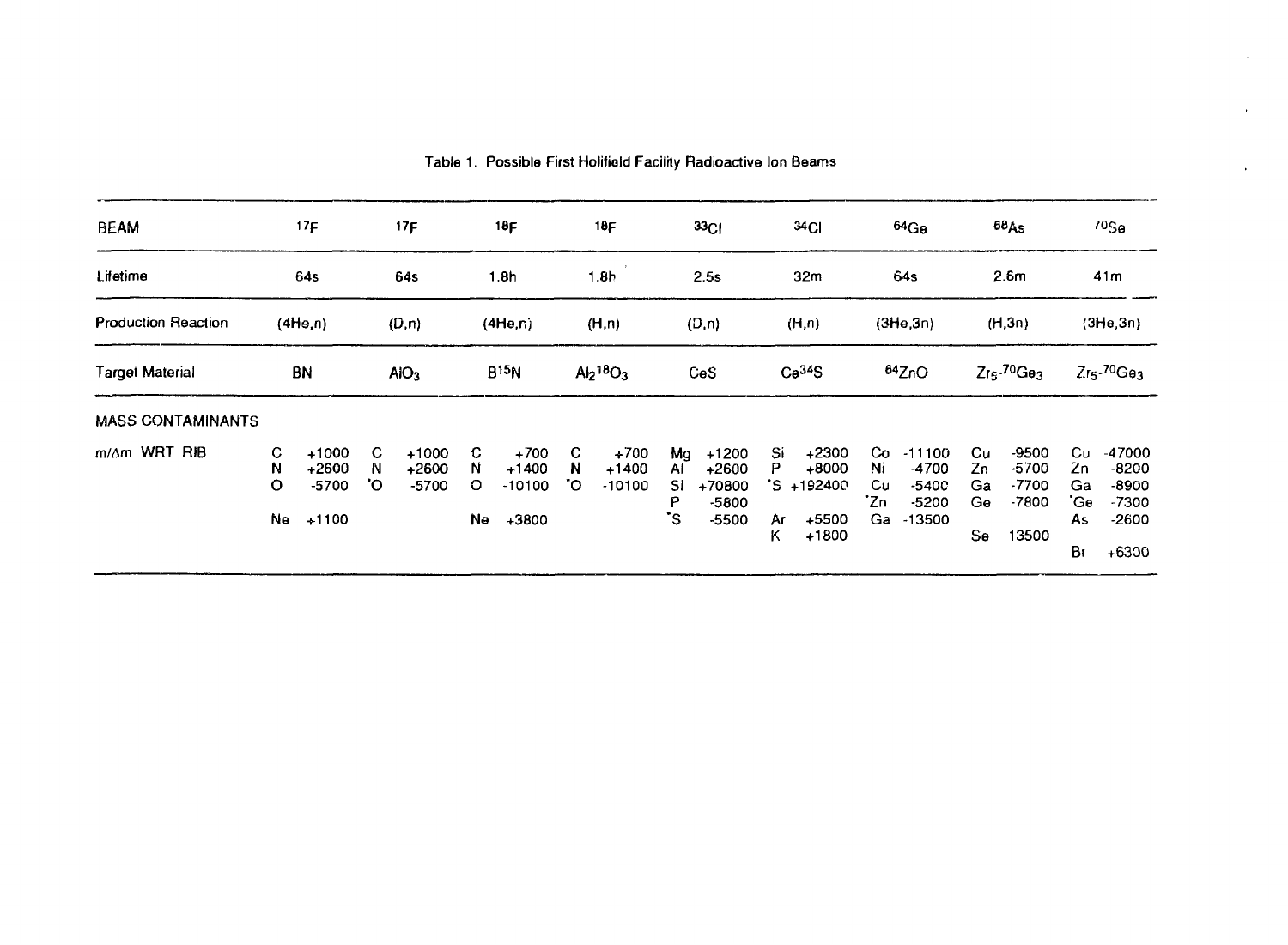

Fig. 2. Schematic representation of microcircuit susceptibility.<sup>3</sup>